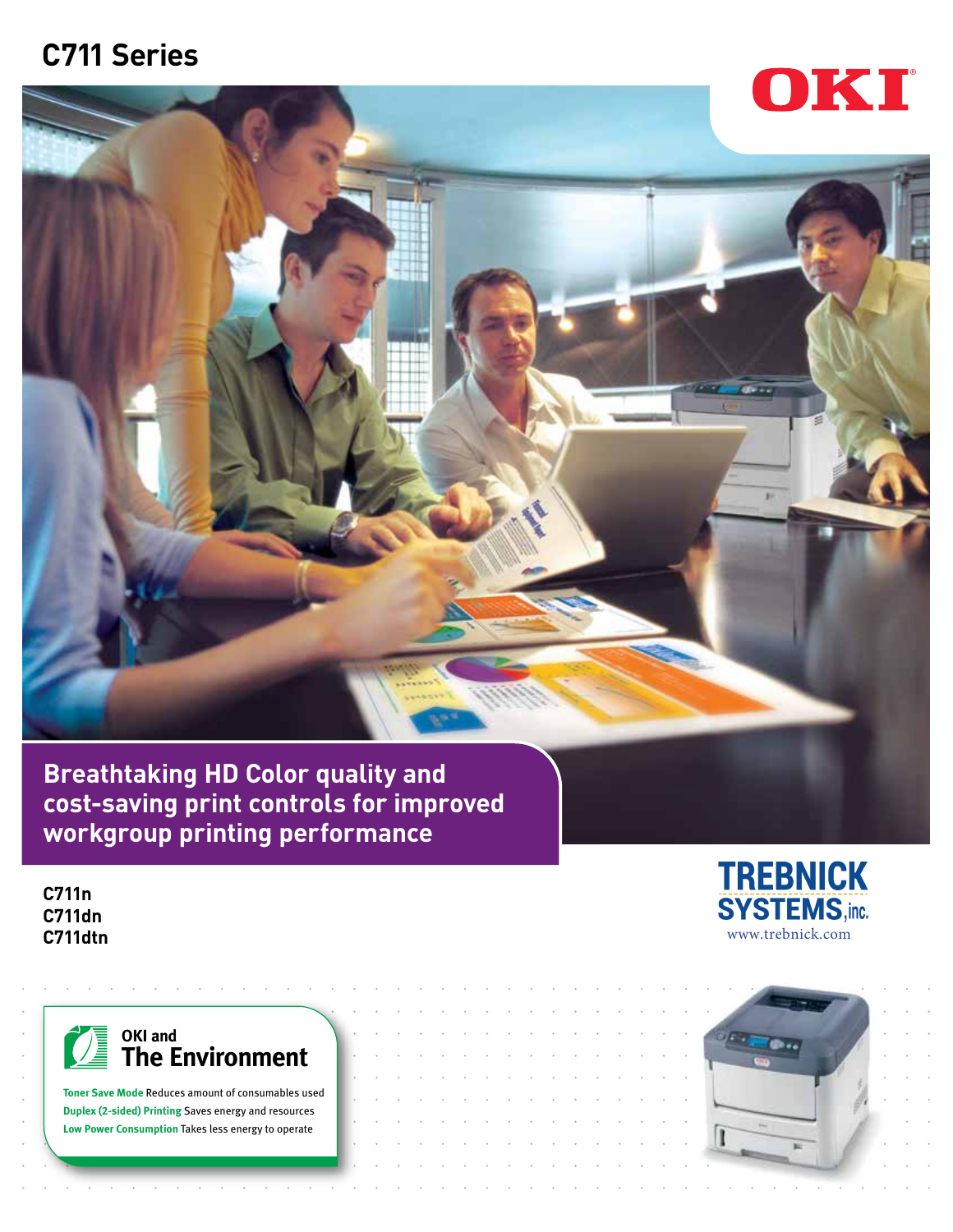

## **The C711 Series from OKI quickly delivers high-quality output on a wide range of media – including card stock and banners up to 52 inches in length.**

### **Highlights:**

- **• HD Color Printing technology for sharp detail and rich, dramatic color**
- **• Three standard configurations: C711n network ready; C711dn – network and duplex (2-sided) printing <sup>1</sup> ; and C711dtn – network, duplex and 530-sheet 2nd paper tray standard**
- **• Fast print speeds: color output at up to 34 ppm; monochrome at 36 ppm2**
- **• Time to first page as fast as 9 seconds color, 8 seconds monochrome <sup>2</sup>**
- **• 1200 x 600 dpi resolution for crisp, clear output in color and black & white**
- **• 630-sheet standard paper capacity, expandable to 1,690 sheets max with optional 2nd/3rd trays**
- **• PCL® 6, PCL 5c and PostScript® 3™ emulations; support for Windows® Vista® XPS and PDF 1.7**
- **• Network, USB and Parallel connectivity**
- **• Job Accounting software to help control printing costs**
- **• Single Pass Color™ Digital technology for printing up to 140 lb. (250 gsm) index stock and banner-size sheets**
- **• Eco-friendly features to support green initiatives**
- **• 2-piece consumables for low Total Cost of Ownership in color and monochrome**
- **• Optional security features including data encryption and password protection**
- **• Windows XPS and PDF Direct Print**
- **• 1-Year limited On-Site printer warranty <sup>3</sup> ; 5-Year limited warranty on LED printheads**
- **• Live, toll-free technical support 24/7/3653**

**For high-impact documents and improved workgroup performance—along with tighter control over your printing costs and security look to the C711 Series.**

They're perfect for your medium-to-large workgroup.

**Fast printing for increased productivity** – With print speeds of up to 34 ppm in color, 36 ppm in monochrome, and a time to first color page of 9 seconds, 2 C711 Series printers keep work flowing productively.

#### **Unique HD (High Definition) Color technology –**

For print quality that visibly enhances your documents, C711 Series printers use HD Color printing technology.

This combines OKI's multilevel LED printheads, unique microfine toner, a straight-through paper path, and enhanced color software to provide greater depth of detail and color, and a high gloss finish, even on ordinary office paper.

#### **Print a range of document sizes and formats**

**with ease** – Single Pass Color™ technology and the C711 Series' straight-through paper path will easily handle media up to 140 lb. index (or 250 gsm), as well as envelopes and banners. The 2-sided printing capability of duplex-equipped models saves time and supplies.

Print letter- and legal-size sheets for day-today requirements—in breathtaking color or crisp black & white. Should you need to print postcards, CD labels, even banners up to 52 inches in length, you can produce them all in-house.

**Unmatched warranty support** – We're so confident in the reliable performance of C711 Series printers that we provide an industryleading 5-year warranty on their printheads, and a 1-year limited On-Site printer warranty with optional coverage extensions.<sup>3</sup>

You can also speak to our live tech experts located in North America—24/7/365—by calling **800.OKI.DATA** (800.654.3282).3

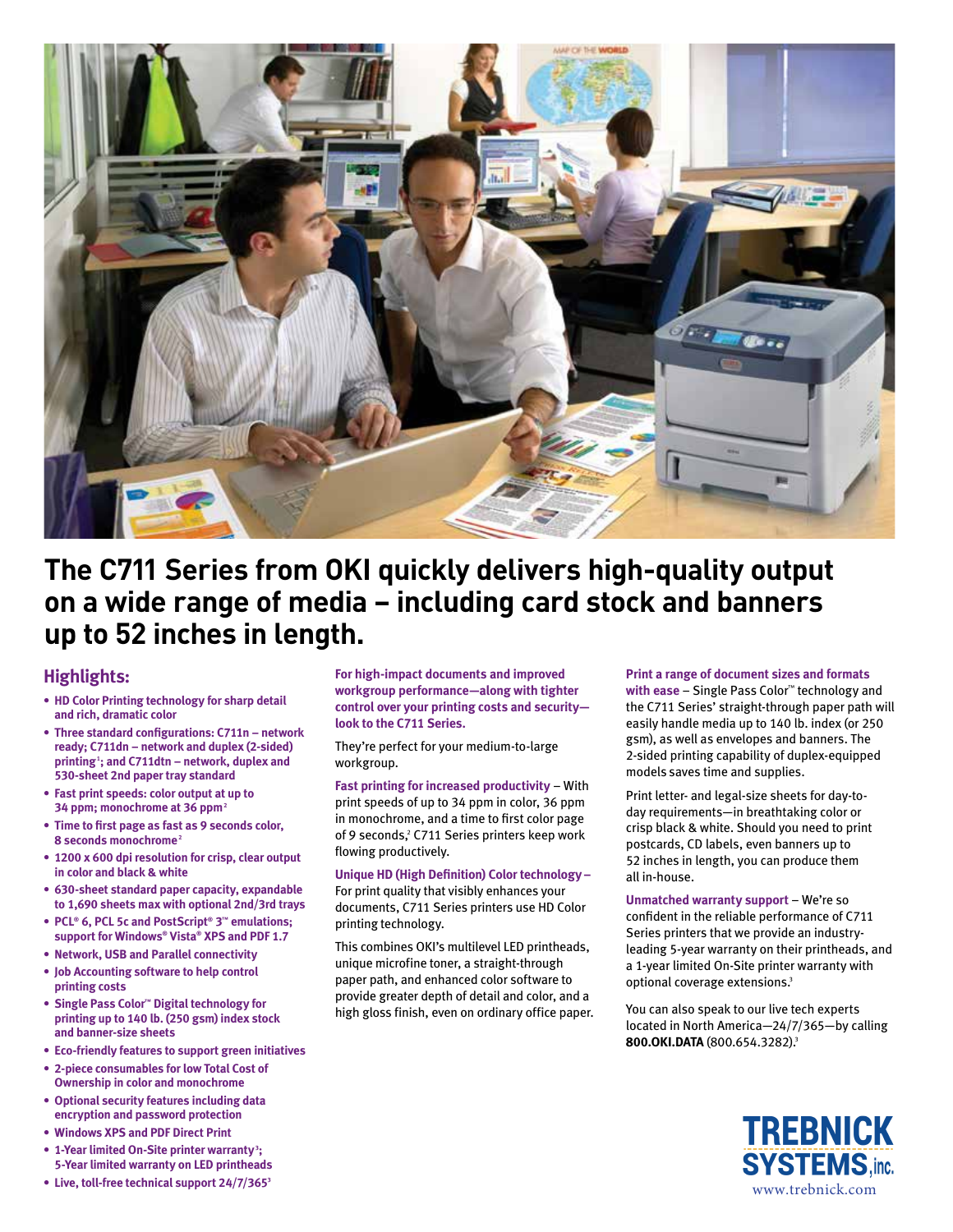# **Control your color output, security and bottom line.**

#### **C711 Series color printers from OKI deliver**

**brilliant output at high speeds.** They also offer a long list of features that can improve your image, profitability and peace of mind. Here are some value-added examples:

#### **CONTROL the quality of your output**

**Color Swatch** Easily match custom colors to the color values on your C711 Series printer. Select a simple swatch to print a basic set of colors, then match the values in your application. Select a custom swatch and



set the Hue, Saturation and Lightness to target your custom color.

**Color Correct** Makes it easy to adjust colors commonly found in applications such as Microsoft® Word, Excel® and PowerPoint®. It also lets you adjust the overall color of a print by controlling the lightness, darkness and contrast of images, and intensity and lightness of colors.



**THE C711 SERIES AT A GLANCE**

#### **CONTROL your printing costs**

**Job Accounting Software** Lets you control and monitor color usage by defining who can print and what gets printed. Decide who and what can print in color, in black & white or not at all, making color printing cost-effective. Access levels can be assigned by user name, PC/server name, application, file name and web sites. The password-protected access policies are stored in the printer, and determine how—or if—incoming jobs will print.



Job Accounting also enables tracking of color and mono printing costs, easy monitoring of printing activity, and greater control of printer usage. It generates reports for administrative, bill-back or cost-accounting purposes. User permissions can be assigned and are stored on the printer—not on the network—so the system is totally secure.

#### **CONTROL the degree of your security**

C711 Series printers equipped with the 16 GB SD memory card provide enhanced security features that include Encrypted Secure Print:

- **• 256-Bit Encryption** Enables secure passage of sensitive documents from PC to printer, with processing and output requiring PIN identification.
- **• Job Timeout** If not retrieved within a certain time (pre-set by the user), the document is sanitized (cleared) from the unit's memory.
- **• MAC Validation** The Message Authentication Code (MAC) is PC-encrypted into a document's printing data to prevent the file from being tampered with after it is sent to the printer. The printer reads the code and, if any alterations to the file are detected, issues a warning and cancels the job.

**Breathtaking HD Color quality and cost-saving print controls for improved workgroup printing performance. Expect more from the C711 Series from OKI.**

www.trebnick.com



<sup>2</sup> Published performance results based on laboratory testing. Individual results may vary.

"starter" toner cartridges.